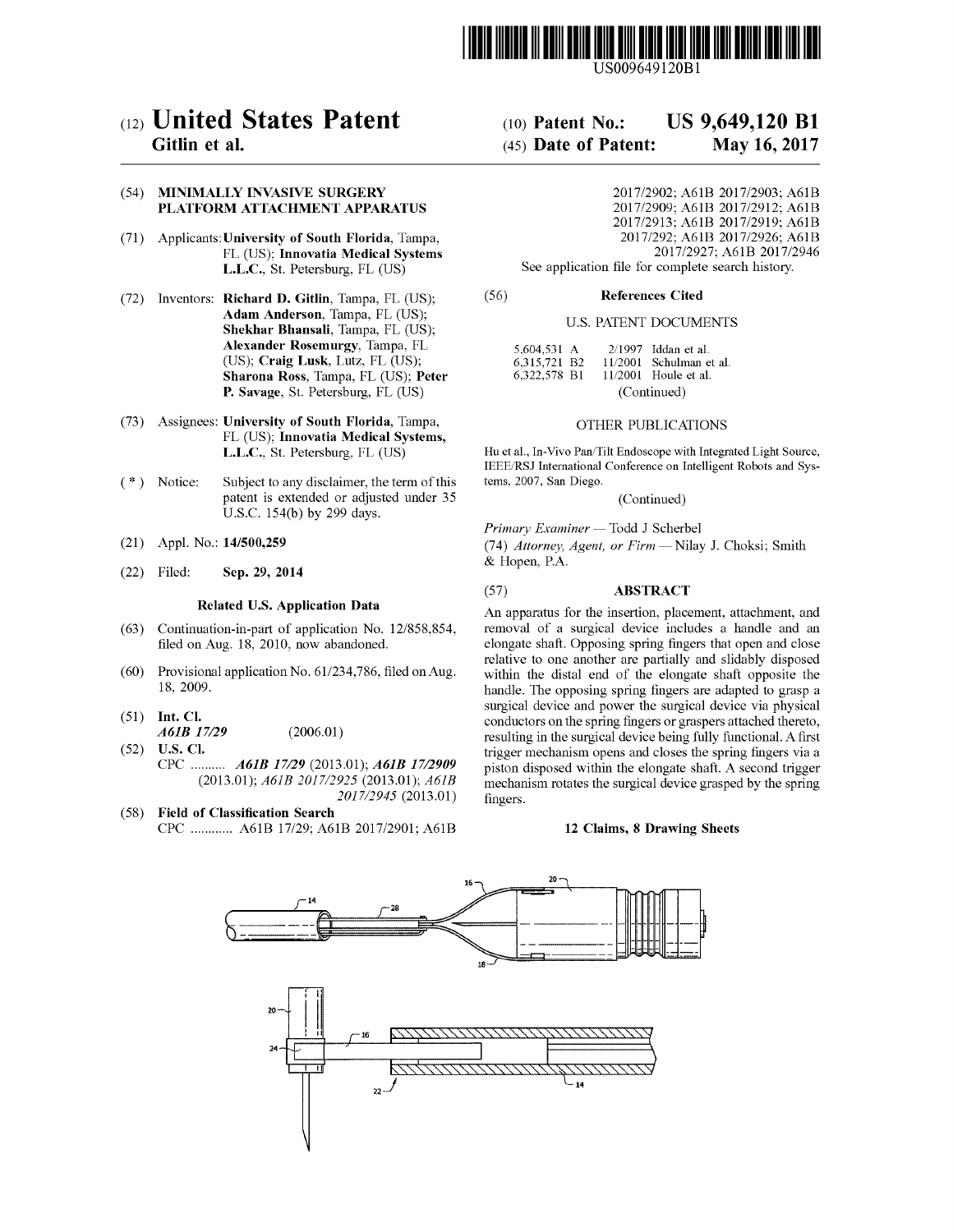## (56) **References Cited**

## u.s. PATENT DOCUMENTS

| 6.402.689 B1                   |        | 6/2002 Scarantino et al.     |
|--------------------------------|--------|------------------------------|
| 6,546,272 B1                   |        | 4/2003 MacKinnon et al.      |
| 7.009.634 B2                   |        | $3/2006$ Iddan et al.        |
| 7.214.182 B2                   |        | 5/2007 Shimizu et al.        |
| 8,416,342 B1                   |        | $4/2013$ Gitlin et al.       |
| 2002/0143355 A1                |        | $10/2002$ Messerly           |
| 2005/0267555 A1                |        | 12/2005 Marnfeldt et al.     |
| 2007/0255098 A1                |        | $11/2007$ Wang et al.        |
| 2007/0270651 A1                |        | $11/2007$ Gilad et al.       |
| 2010/0234866 A1*               |        | 9/2010 Arcenio  A61B 17/1671 |
|                                |        | 606/170                      |
| $2013/0060250$ A1 <sup>*</sup> | 3/2013 | Twomey  A61B 18/1447         |
|                                |        | 606/52                       |

## OTHER PUBLICATIONS

Hu et aI., Insertable Surgical Imaging Device with Pan, Tilt, Zoom, and Lighting, IEEE International Conference on Robotics and Automation, May 2008.

Hu et aI., Insertable Stereoscopic 3D Surgical Imaging Device with Pan and Tilt, IEEE International Conference on Biomedical Robotics and Biomechatronics (BioRob 2008).

\* cited by examiner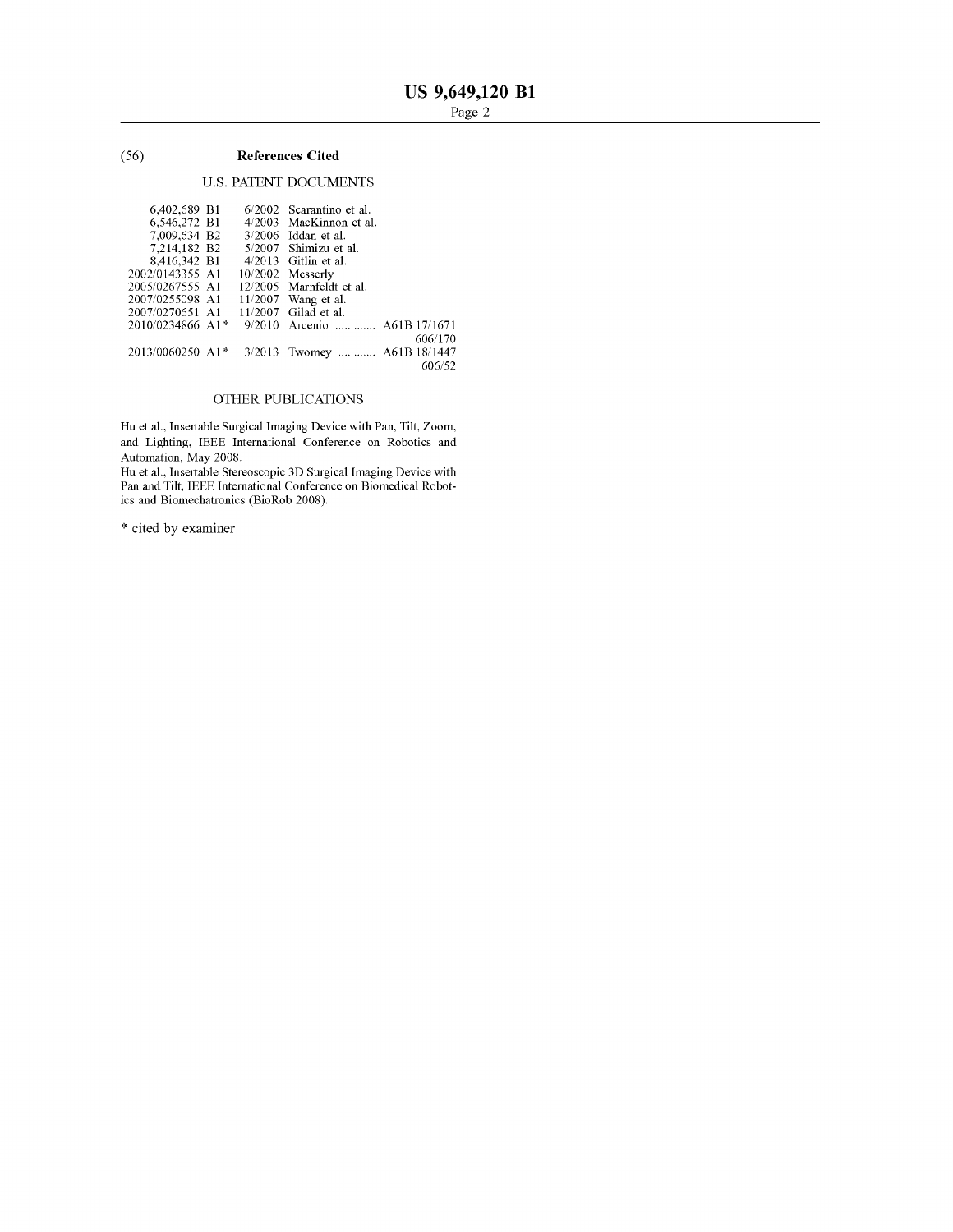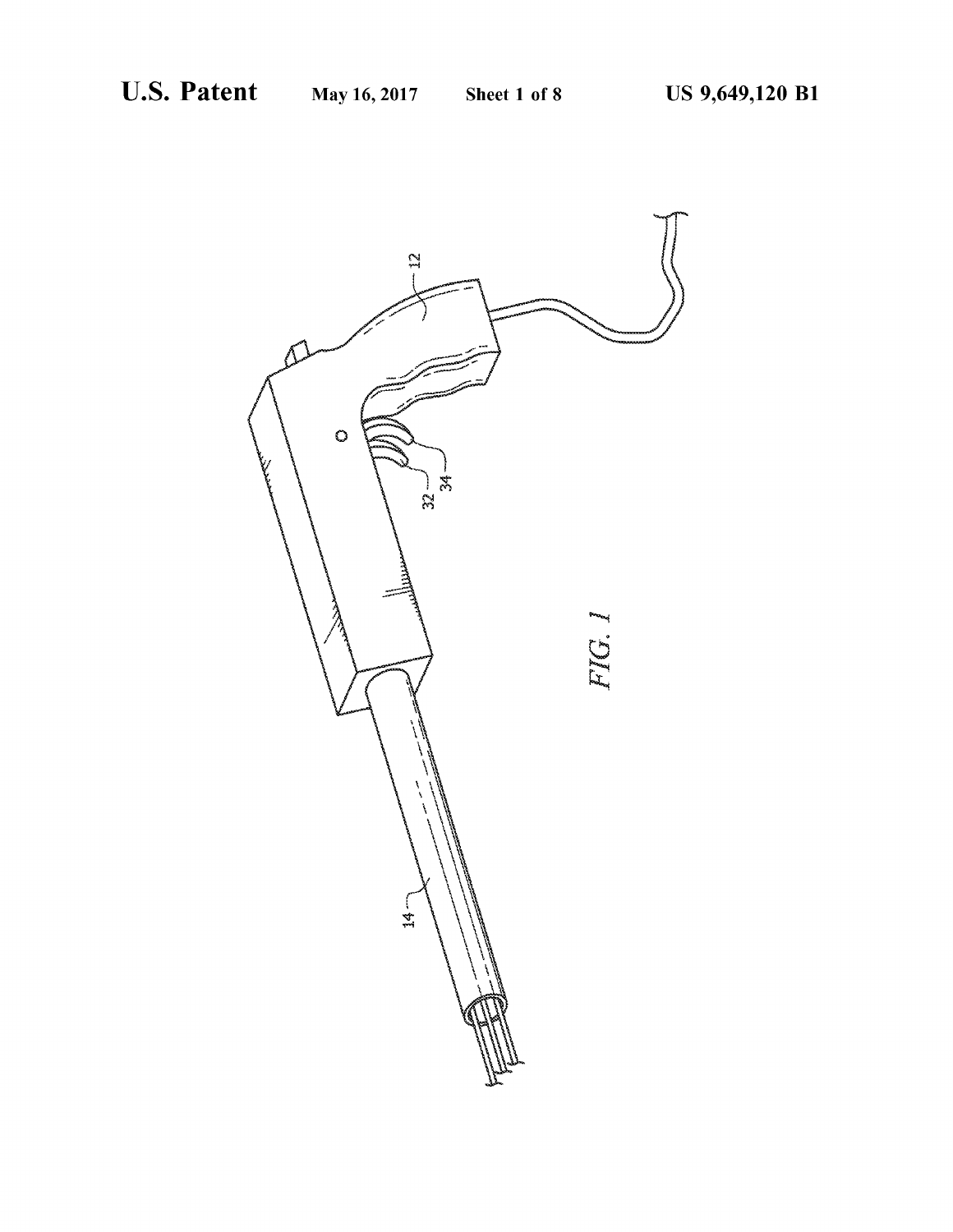

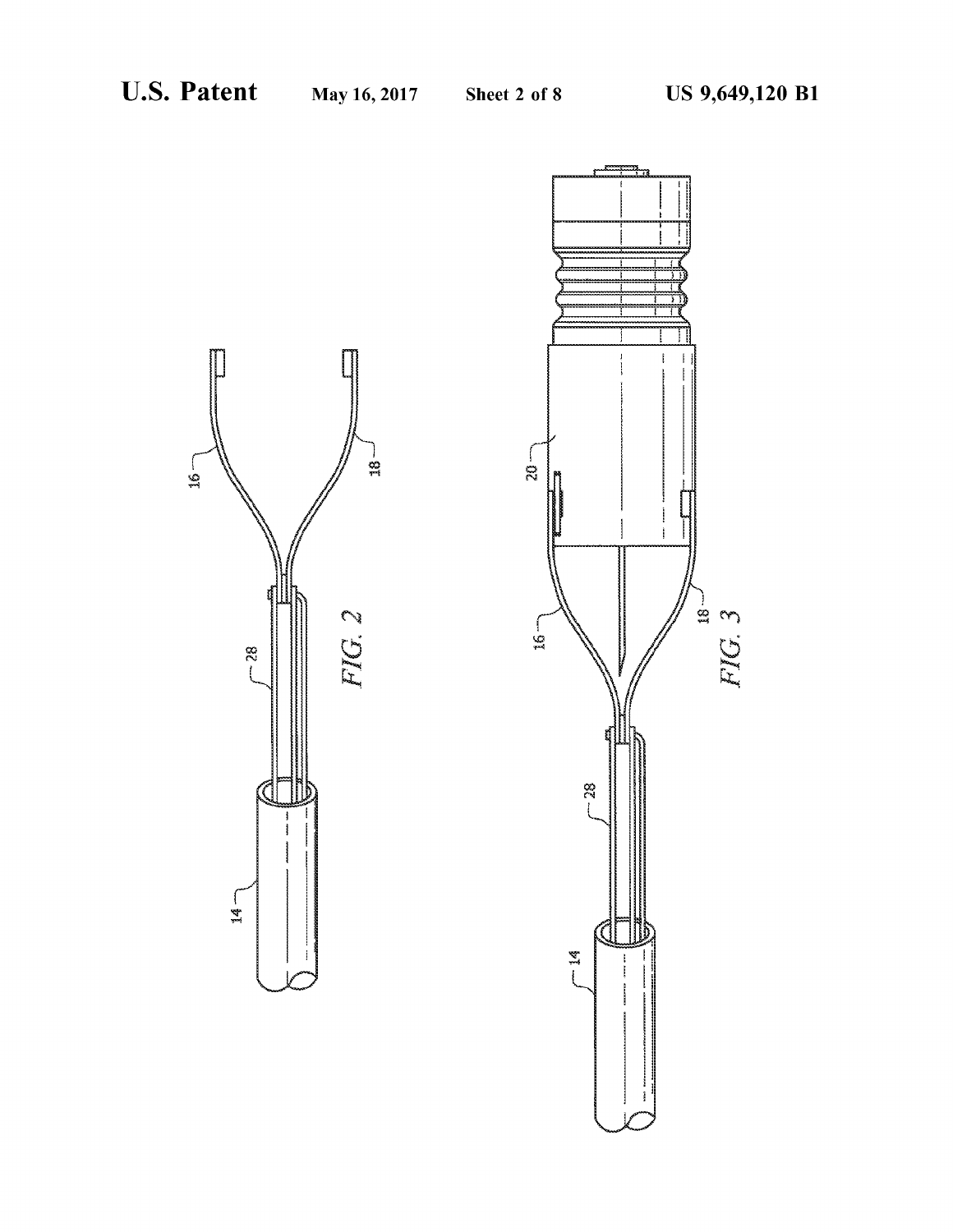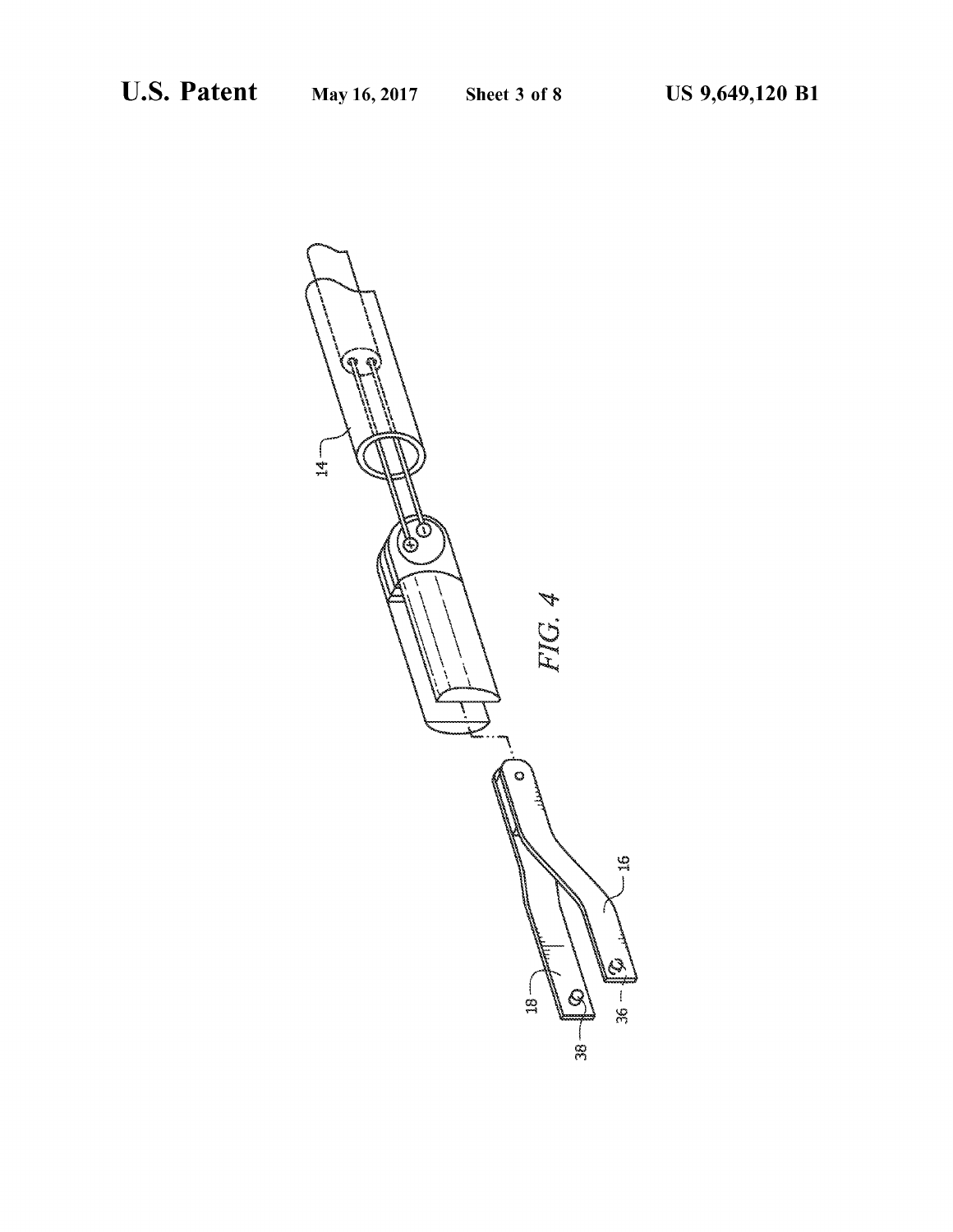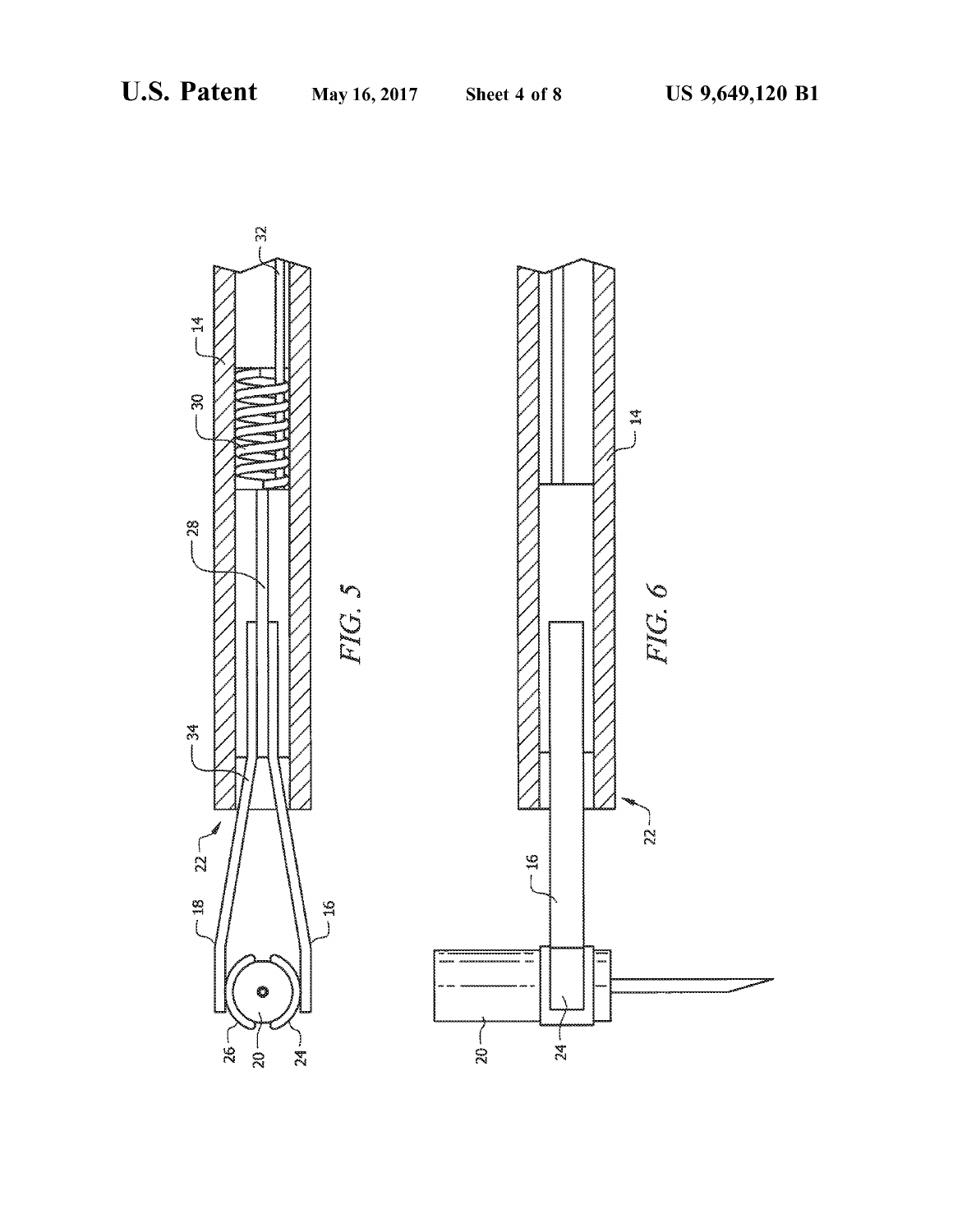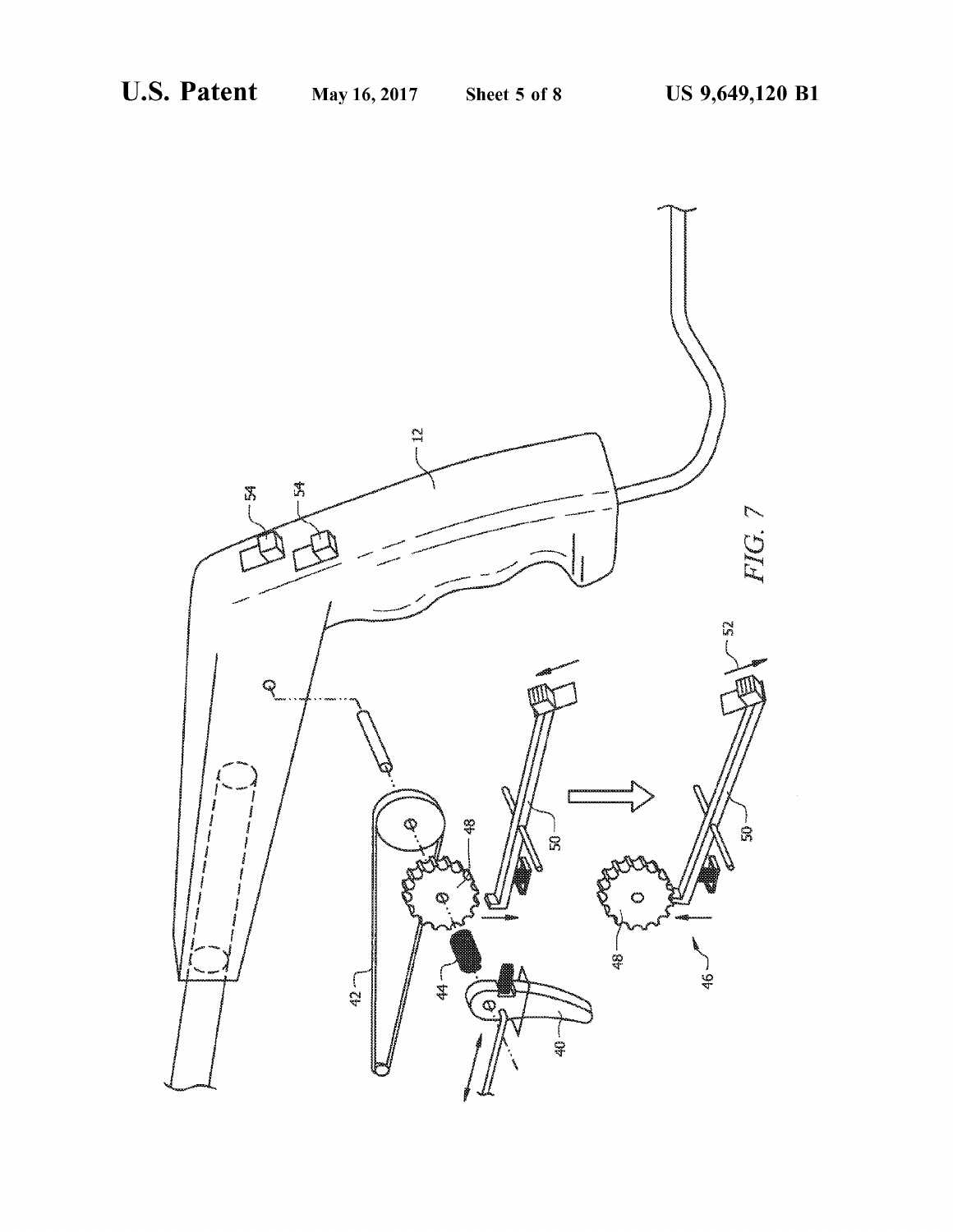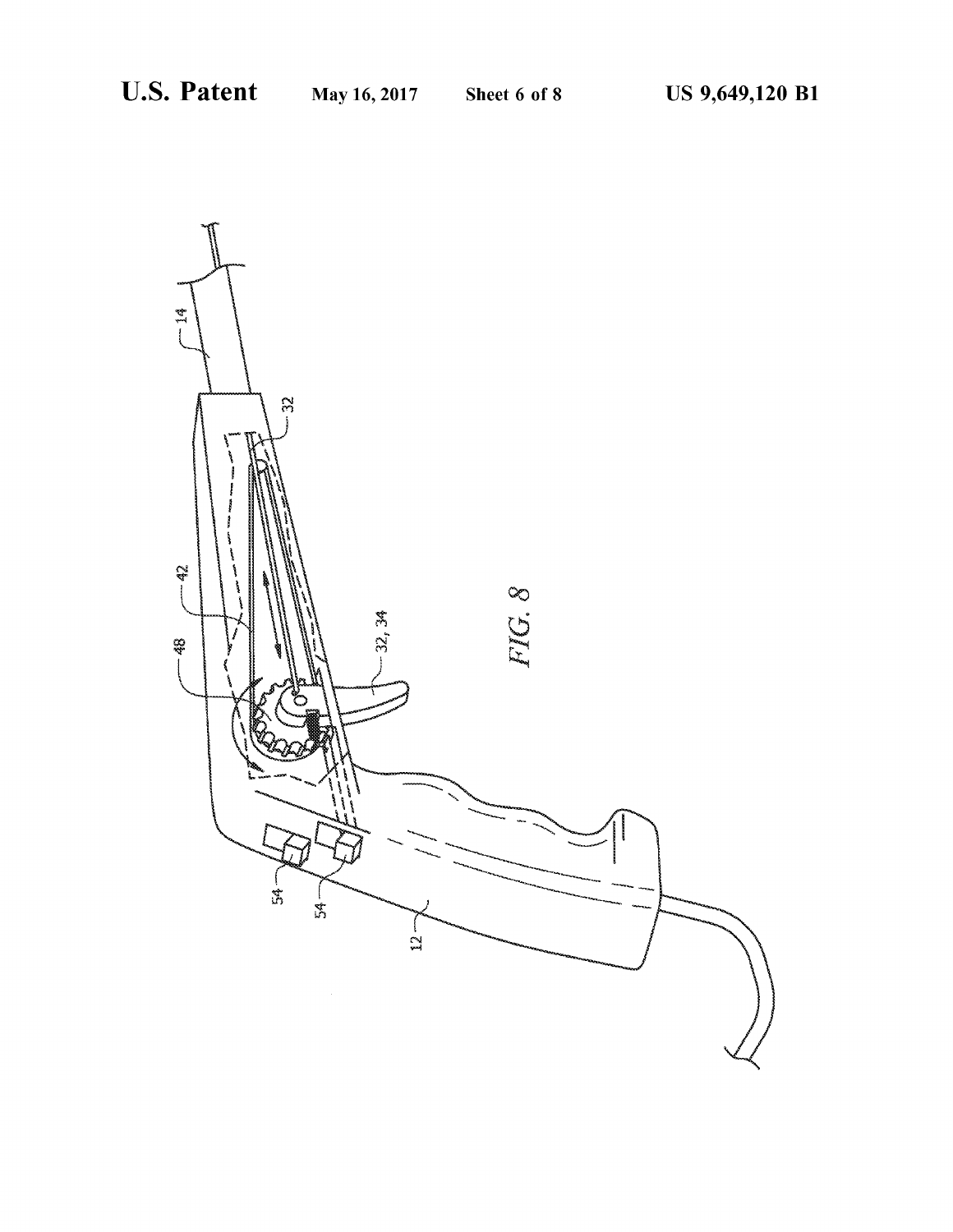<sup>8</sup> US 9,649,120 **Bl**

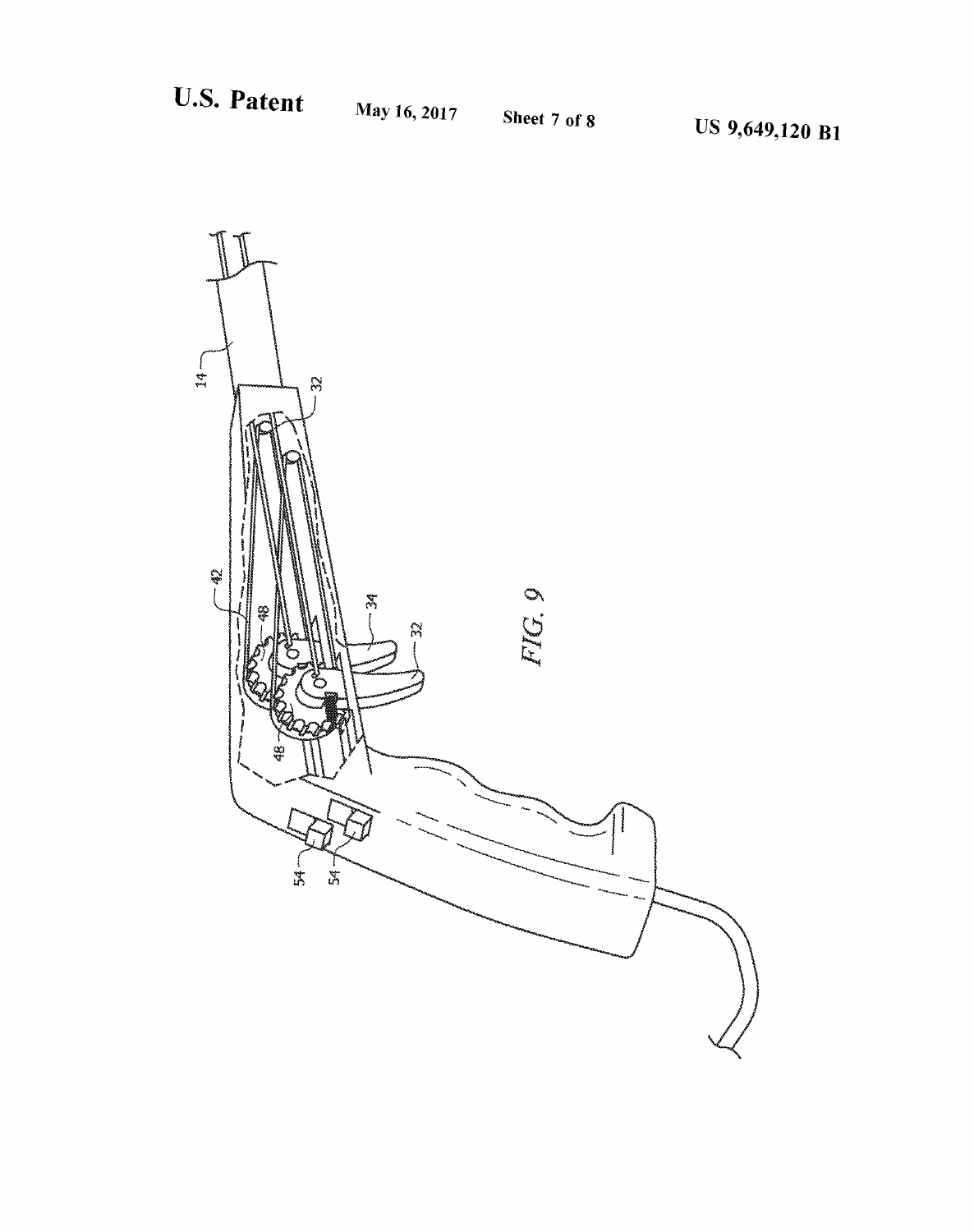

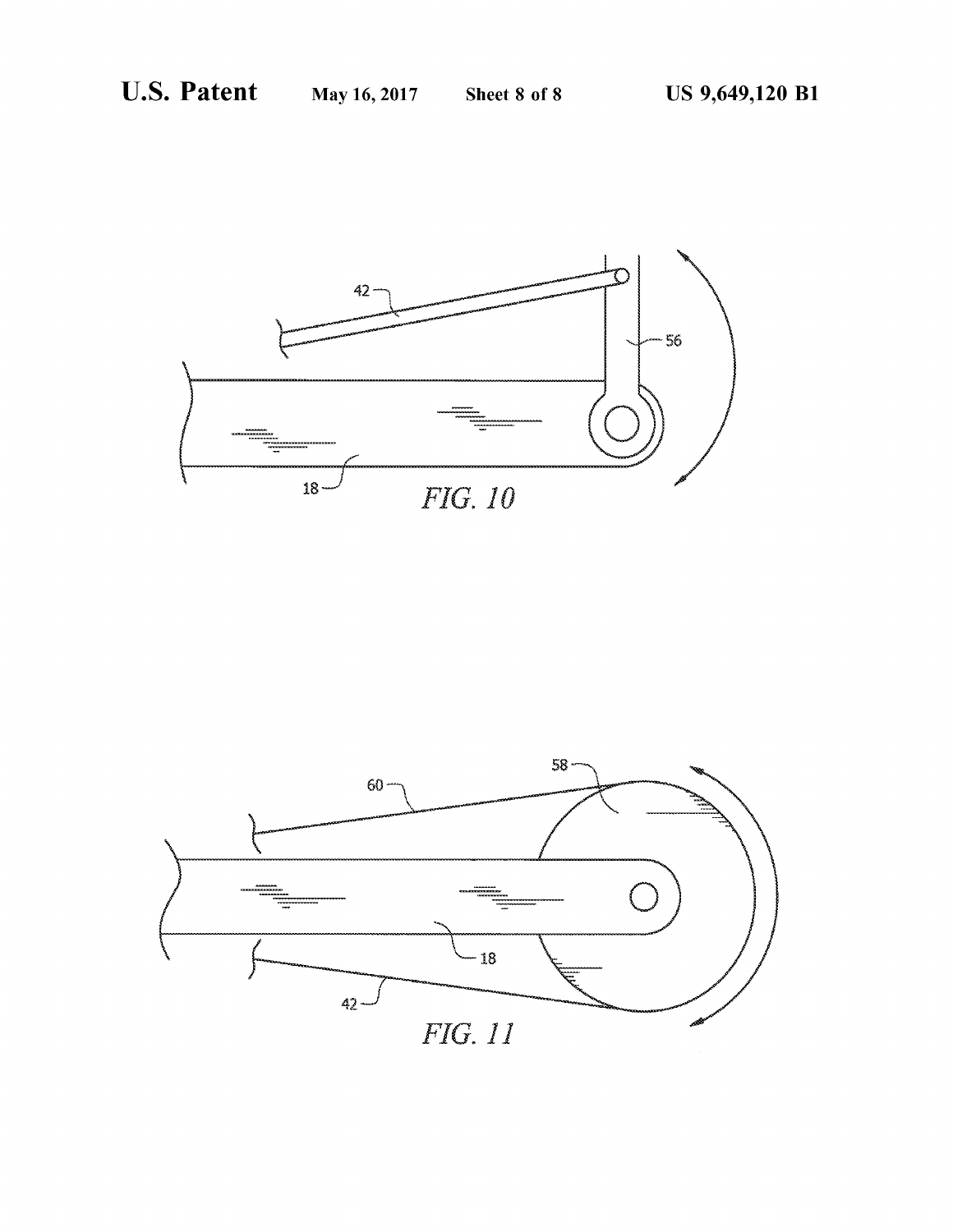$\overline{5}$ 

#### **MINIMALLY INVASIVE SURGERY PLATFORM ATTACHMENT APPARATUS**

#### CROSS REFERENCE TO RELATED APPLICATION

This application is a continuation of and claims priority to U.S. Nonprovisional patent application Ser. No. 12/858,854, entitled "Minimally Invasive Surgery Platform Attachment Apparatus", filed Aug. 18, 2010, which claims priority to 10 U.S. Provisional Patent Application No. 61/234,786, entitled "Minimally Invasive Surgery Platform Attachment Apparatus", filed on Aug. 18,2009, both of which are incorporated herein by reference in their entireties.

#### BACKGROUND OF THE INVENTION

1. Field of the Invention

This invention relates to minimally invasive surgery. More specifically, it relates to an attachment apparatus for 20 the placement, attachment, and removal of a surgical device.

2. Description of the Prior Art

Minimally Invasive Surgery (MIS) is done through small incisions. For patients, MIS means less trauma to the body, less blood loss, smaller surgical scars, less need for pain medication, and shorter hospital stays. In recently developed MIS techniques (e.g., Natural Orifice Transluminal Endoscopic Surgery (NOTES) and Laparo-Endoscopic Single Site (LESS) surgery), "scarless" abdominal operations are performed with multiple endoscopic tools passing through a multiport trocar inserted in a natural body orifice (such as the umbilicus). Each year thousands of patients enjoy the benefits of these types of non-open surgeries.

While there are many benefits, these surgeries often take longer to perform than equivalent open surgeries, which 35 results in additional patient risk to contamination. Additionally, LESS surgery creates a bottleneck for surgical tools through the four ports of the trocar where graspers, cutters, videoscopes, and insufflation tubes all compete for the limited number of trocar ports.

In order to eliminate this bottleneck, a family of insertable surgical modules has been proposed. The first member of the family is an autonomous videoscope that transmits video and is controlled wirelessly from outside the operational space inside the body. This device is the subject of U.S. Pat. No. 8,416,342 to Gitlin et al. and U.S. patent application Ser. No. 13/858,260 to Gitlin et al. In order to achieve the benefits of the proposed family of insertable surgical modules and to place other surgical tools inside the body, an insertion/removal tool is needed to decrease the surgical-tool bottleneck experienced by surgeons in single-site procedures. However, in view of the prior art considered as a whole at the time the present invention was made, it was not obvious to those of ordinary skill in the art how the limitations of the art could be overcome.

Certain attachment tools do exist in the prior art. For example. U.S. Patent Application Publication No. 2005/ 0267555 to Mamfeldt generally discusses a cannula that is positioned through a patient's skin for access into the interior of the patient to adjust positioning of an alreadyimplanted medical device (as opposed to an insertable and withdrawable device, which tends to be temporary rather than more permanent and has different requirements from the Food and Drug Association). A variety of engagement tools and then be inserted through the cannula to retrieve the 65 implanted medical device, and the engagement tool would then be manually retracted back through the cannula and out

of the patient's body. In essence, Mamfeldt discusses a system having two major components (the cannula and the engagement tool) that are not connected to each other in any way.

Marnfeldt further includes a power source for the implanted medical device. In particular, Mamfeldt discusses an implantable stimulator which is a standalone device that is implanted into the patient's body. This implanted stimulator itself includes a power source, programmable memory, electrical circuitry, coil, and a pump. The power source in this implanted stimulator powers the remainder of the device. The implanted stimulator is wirelessly connected to external devices that can send information or power to the implanted stimulator. The power source in Mamfeldt is 15 implanted into the body to power the components within that stimulator. A disadvantage of this methodology is the potential of the RF (i.e., electromagnetic) field to interfere with other devices.

For the intemal power source to be recharged by an external source via an RF (electromagnetic) field, the coil of Mamfeldt must be an integral part of the implanted device. As such, there is no electrical or RF field connection between the graspers and the implantable device at any time in Mamfeldt. Further, the graspers taught in Mamfeldt show no ability to conduct electricity or to create an electromagnetic field, and in some configurations are single pieces that are incapable of supplying power, which requires at least two conductors or creation of an electromagnetic field. In other words, the graspers of Marnfeldt have no direct electrical connection with the implantable medical device. Rather, Mamfeldt "transfers power" to the battery of the implantable device via an electromagnetic field that creates an electrical transformer with an air, skin and tissue core, where the primary winding is located in the extemal source and the secondary winding is the coil which must be located in the implantable device. The use of a transformer requires AC current in the primary coil and results in AC current in the secondary coil. That AC current in the secondary winding/coil requires conversion to DC current via AC-to-DC 40 conversion/rectifier circuitry within the implantable device to power the implantable device. U.S. Pat. No. 6,315,721 to Schulman et al. discusses charging or recharging an implanted/implantable medical device using an AC magnetic device. However, no direct electrical connection is formed, and use of electromagnetic field can potentially interfere with other devices, as previously noted.

As another example, U.S. Patent Application Publication No. 2002/0143355 to Messerly discusses an ultrasonic surgical instrument in a shears-type configuration for cutting targeted tissue. Messerly includes end-effectors that vibrate at ultrasonic frequencies and thus transmit ultrasonic energy to tissues to cut, dissect, or cauterize the tissue. By contrast, the arms and graspers of Applicant's claimed invention are utilized (via the first mechanism) to grab a medical device 55 without cutting, dissecting, or cauterizing the medical device or any associated tissue. A disadvantage of this system, as opposed to the current invention which will become clearer as this specification continues, is that the ultrasonic energy does not power an implantable medical device and the end effectors cannot and must not be powered during insertion and removal of a surgical device. Otherwise, the end effector would be vibrating at ultrasonic frequencies, thus creating an active scalpel.

Accordingly, what is needed is a surgical tool that is capable of accurately positioning and directly powering implantable medical devices. However, in view of the art considered as a whole at the time the present invention was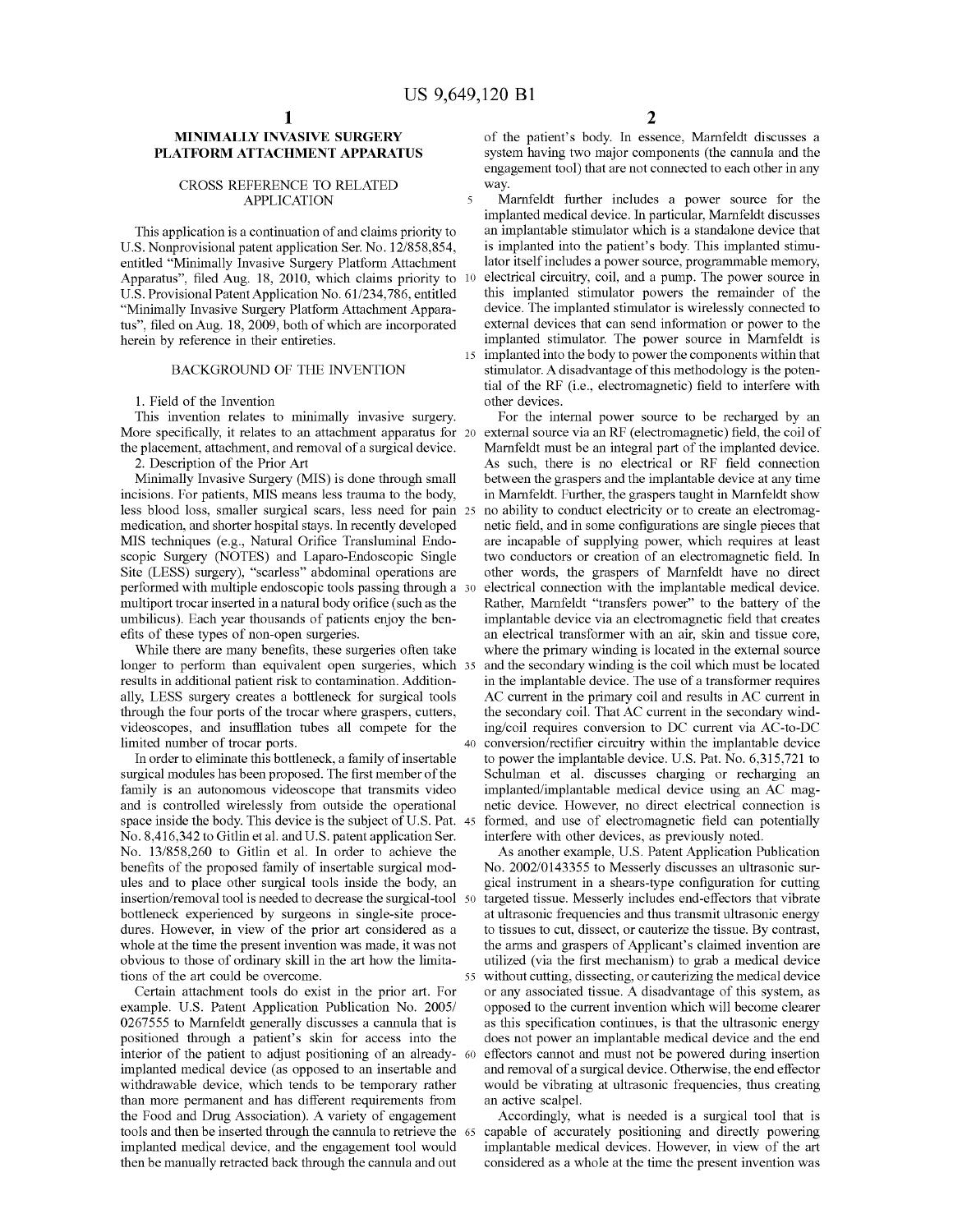40

made, it was not obvious to those of ordinary skill in the field of this invention how the shortcomings of the prior art could be overcome.

All referenced publications are incorporated herein by reference in their entirety. Furthermore, where a definition or use of a term in a reference, which is incorporated by reference herein, is inconsistent or contrary to the definition of that term provided herein, the definition of that tenn provided herein applies and the definition of that term in the reference does not apply.

While certain aspects of conventional technologies have been discussed to facilitate disclosure of the invention, Applicants in no way disclaim these technical aspects, and it is contemplated that the claimed invention may encompass one or more of the conventional technical aspects discussed 15 herein.

The present invention may address one or more of the problems and deficiencies of the prior art discussed above. However, it is contemplated that the invention may prove useful in addressing other problems and deficiencies in a 20 number of technical areas. Therefore, the claimed invention should not necessarily be construed as limited to addressing any of the particular problems or deficiencies discussed herein.

In this specification, where a document, act or item of <sup>25</sup> knowledge is referred to or discussed, this reference or discussion is not an admission that the document, act or item ofknowledge or any combination thereof was at the priority date, publicly available, known to the public, part of common general knowledge, or otherwise constitutes prior art 30 under the applicable statutory provisions; or is known to be relevant to an attempt to solve any problem with which this specification is concerned.

#### SUMMARY OF INVENTION

The long-standing but heretofore unfulfilled need for an insertion/removal tool that accurately positions and directly powers implantable medical devices is now met by a new, useful, and nonobvious invention.

The novel attachment apparatus assists in the placement of a surgical device. It enables surgeons to undertake MIS safer, faster, and less invasively. The attachment apparatus is unique in that it alleviates surgical-tool bottleneck experienced by surgeons in single-site procedures and allows for the insertion, placement, attachment, and removal of an attached surgical device. Further, the attachment apparatus allows the insertion, placement, attachment, de-attachment and removal of insertable/implantable medical devices while the devices are powered (by the apparatus) and fully 50 functional during the procedure.

More particularly, the novel attachment apparatus includes a handle and an elongate shaft. Opposing spring fingers that open and close relative to one another are partially and slidably disposed within the distal end of the <sup>55</sup> elongate shaft opposite the handle. The opposing spring fingers are adapted to grasp a surgical device. For example, the opposing spring fingers can include a pair of diametrically opposed partial cylinder graspers for grasping the medical device. The opposing spring fingers and/or dia- 60 metrically opposed partial cylinder graspers are electrically conducive for supply power to the implantable medical device.

A first trigger mechanism is cooperatively positioned within the handle and is in mechanical communication with 65 the opposing spring fingers via a piston. The piston advances and retracts the opposing spring fingers when the first trigger

mechanism is engaged. In an embodiment, the piston includes a compression spring, actuating rod, and a hard stop along the inner diameter of the distal end of the elongate shaft.

A second trigger mechanism is also cooperatively positioned within the handle and is in mechanical communication with the opposing spring fingers. The second trigger mechanism rotates the surgical device grasped by the opposing spring fingers from a first insertion position (which  $10$  aligns the surgical device with the axis of the elongate shaft) to a second placement position when the second trigger mechanism is engaged. The placement position is variable through a range of motion to accommodate the attachment process.

Accordingly, it is an object of the present invention to assist a surgeon in the insertion, placement, attachment, and removal of a surgical device. It is a further object of the present invention to power the surgical device during this procedure via direct contact with the apparatus during insertion, placement, attachment, and removal of the surgical device.

These and other important objects, advantages, and features of the invention will become clear as this disclosure proceeds.

The invention accordingly comprises the features of construction, combination of elements, and arrangement of parts that will be exemplified in the disclosure set forth hereinafter and the scope of the invention will be indicated in the claims.

#### BRIEF DESCRIPTION OF THE DRAWINGS

For a fuller understanding of the invention, reference should be made to the following detailed description, taken 35 in connection with the accompanying drawings, in which:

FIG. 1 is a perspective view of a handle portion of an attachment apparatus.

FIG. 2 is a top view of a grasping portion of an attachment apparatus.

FIG. 3 is a top view of a grasping portion of an attachment apparatus grasping a surgical device.

FIG. 4 is perspective view of a grasping portion of an attachment apparatus having electrical connections.

FIG. 5 is a top view of a grasping portion of an attachment apparatus grasping a surgical device in a rotated position.

FIG. 6 is a side view of a grasping portion of an attachment apparatus grasping a surgical device in a rotated position.

FIG. 7 is an exploded view of internal mechanisms of an attachment apparatus.

FIG. 8 is a schematic view of internal mechanisms of an attachment apparatus with one trigger mechanism shown.

FIG. 9 is a schematic view of internal mechanisms of an attachment apparatus with two trigger mechanisms shown.

FIG. **10** is a close-up view of a spring finger of an attachment apparatus with pivot arm coupled thereto.

FIG. 11 is a close-up view of a spring finger of an attachment apparatus with pulley coupled thereto.

#### DETAILED DESCRIPTION OF THE PREFERRED EMBODIMENT

In the following detailed description of the preferred embodiments, reference is made to the accompanying drawings, which fonn a part thereof, and within which are shown by way of illustration specific embodiments by which the invention may be practiced. It is to be understood that other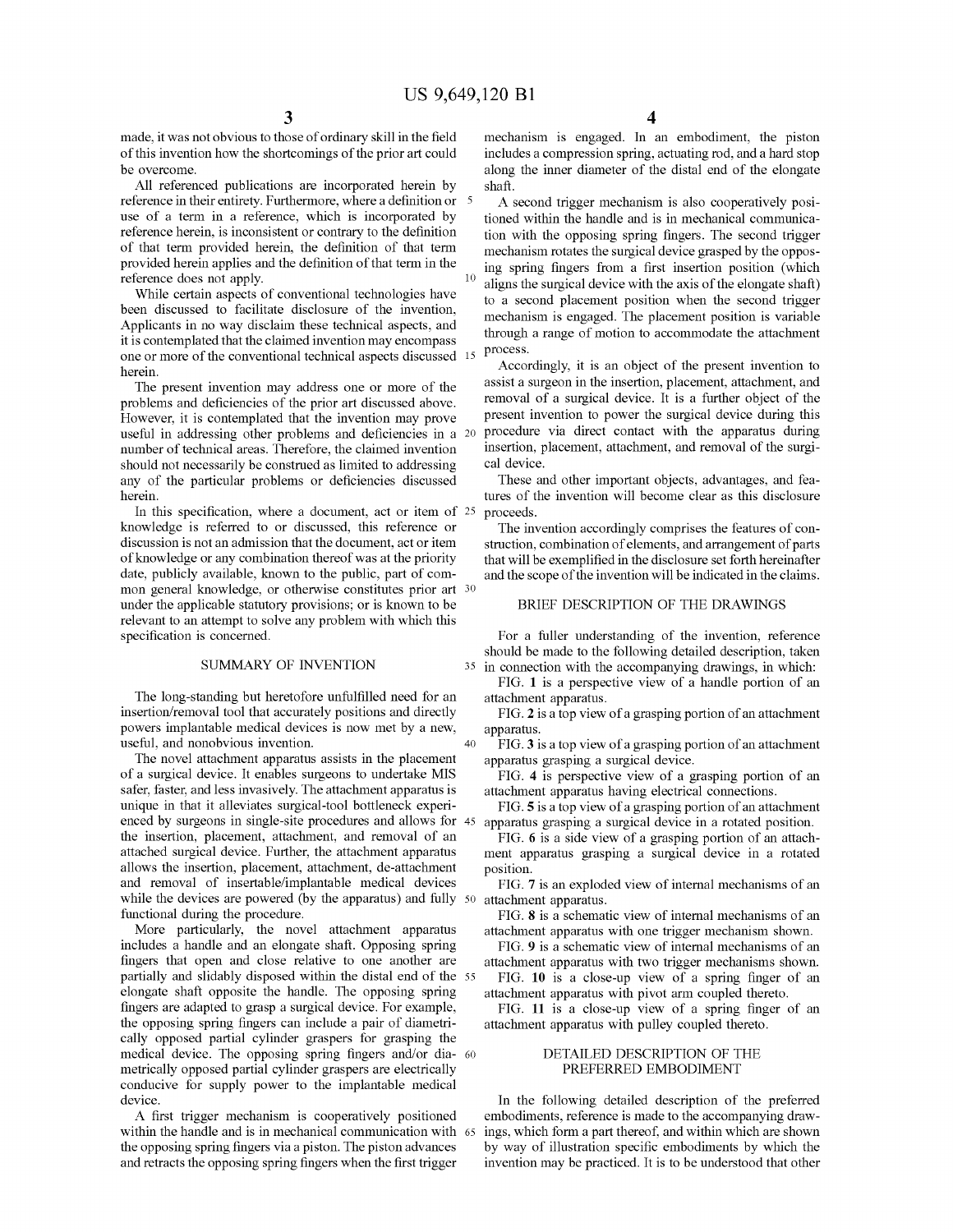embodiments may be utilized and structural changes may be made without departing from the scope of the invention.

As used in this specification and the appended claims, the singular forms "a", "an", and "the" include plural referents unless the content clearly dictates otherwise. As used in this 5 specification and the appended claims, the term "or" is generally employed in its sense including "and/or" unless the context clearly dictates otherwise.

The invention provides an apparatus for the insertion, placement, attachment, and removal of a surgical device. <sup>10</sup> The attachment apparatus is unique in that it alleviates surgical-tool bottleneck experienced by surgeons in singlesite procedures and allows for the insertion, placement, attachment, and removal of an attached surgical device. Although the apparatus may be used in conjunction with any 15 surgical device, the following detailed description discusses the attachment apparatus being used in conjunction with a cable-free capsule camera module (CM), to be known commercially as a MARVEL platform. The camera module is attached to the inner abdominal wall of a patient. The <sup>20</sup> attachment apparatus assists in the insertion and placement of the camera module.

In an embodiment, the current invention further is an instrument that provides power to the insertable/implantable medical device while the medical device is being inserted 25 into, attached to, detached from, and removed from the subject via direct contact with the instrument, such that the medical device is fully operational throughout the process or procedure.

As collectively depicted in FIGS. 1-11, the novel attach- 30 ment apparatus includes handle 12 having elongate shaft 14 extending there from. Opposing spring fingers 16 and 18 open and close relative to one another and are partially and slidably disposed within the distal end 22 of elongate shaft 14 opposite handle 12. Opposing spring fingers 16 and 18 35 are adapted to grasp and supply power to a surgical device 20, e.g., the camera module.

In an embodiment, as depicted in FIGS. 5-6, opposing spring fingers 16 and 18 may be electrically conductive themselves or may include electrically conductive graspers, 40 for example a pair of diametrically opposed partial cylinder graspers 24 and 26, for grasping and connecting to the implantable medical device so that the implantable medical device can be positioned and powered simultaneously. Cylinder graspers 24 and 26 are rotatably engaged to spring 45 fingers 16 and 18. In a first insertion position, the longitudinal axis of cylinder graspers 24 and 26 is aligned with the longitudinal axis of elongate shaft 14. In a second placement position, the longitudinal axis of cylinder graspers 24 and 26 is angled in relation to the longitudinal axis of elongate shaft 50 14. Each partial cylinder grasper 24 and 26 includes a raised internal ridge 36, 38, similar to that seen in FIG. 4, that engages a matching groove in the camera module 20. This ensures that the partial cylinder graspers securely grasp the camera module by providing a mechanical "lock" instead of <sup>55</sup> relying solely on the friction between the interior surfaces of the partial cylinder graspers and the surface of the camera module. Other finger designs may be used to accommodate different MIS platform designs.

FIG. 4 further shows "+" and "-" indications, further 60 illustrating the powering capabilities of opposing spring fingers 16 and 18 and/or graspers 26 and 26.

As collectively depicted in FIGS. 1-11, first trigger mechanism 32 is cooperatively positioned within handle 14 and is in mechanical communication with opposing spring 65 fingers 16 and 18 via piston 28. Piston 28 advances and retracts opposing spring fingers 16 and 18 when first trigger

mechanism 32 is engaged. As seen in FIGS. 7-9, first trigger mechanism 32 may include trigger 40, trigger actuator rod 42, and trigger spring 44. When trigger 40 is pressed, trigger actuator rod 42 engages piston 28. Piston 28 then opens and closes opposing spring fingers 16 and 18. Trigger spring 44 returns trigger 40 to its initial position after it is no longer engaged.

In an alternate embodiment, also depicted in FIGS. 7-9, cog gear and lock assembly 46 is used in conjunction with trigger 40 to incrementally engage piston 28. Spring 44 attached to cog gear 48 returns cog gear 48 to its repose position when lock 50 is released, as in the direction denoted by numeral 52. Similarly, spring 44 is attached to lock 50 and returns lock 50 to its repose position after being engaged.

In an embodiment, piston 28 includes a compression spring 30, actuating rod 32, and hard stop 34 along the inner diameter of the distal end of elongate shaft 14.

Second trigger mechanism 34 is also cooperatively positioned within the handle and is in mechanical communication with the opposing spring fingers. Second trigger mechanism 34 rotates the attached surgical device from a first insertion position to second placement position 34 when second trigger mechanism 34 is engaged. The second placement position is variable.

Second trigger mechanism 34 includes cog gear 48, lock 50, and actuator wire 42 used in conjunction with trigger 40 to incrementally rotate the attached surgical device. Spring 44 attached to cog gear 48 returns cog gear 48 to its repose position when lock 50 is released. Similarly, spring 44 is attached to lock 50 and returns lock 50 to its repose position after being engaged. Second trigger mechanism 34 is described similar to first trigger mechanism 32 and functions similarly as such, as depicted in FIGS. 7-9.

In an embodiment, linear motion can be effected to the rods or wires within the shaft to grip and release the implantable medical device, and to rotate the implantable medical device into a position to be attached to the abdominal wall or elsewhere in the surgical space. More particularly, this linear motion is created by linear movement of a trigger, which by interaction with a cog gear, results in rotational motion of the cog gear. The rod or wire is attached to the cog gear. Rotation of the cog gear results in linear motion of the rod or wire, which linear motion then grips and releases the implantable medical device, and rotates the implantable medical device into a position to be attached to the abdominal wall or elsewhere in the surgical space.

The linear motion would easily be created by a sliding mechanism, whereby the end user (e.g., surgeon, surgical assistant) would slide a "tab" on the handle of the system in a direction parallel to the axis of the shaft. The sliding mechanism would be attached to the rod or wire, directly creating linear motion of the rod or wire. The same motion could be accomplished using electromechanical linear actuators. Examples include, but are not limited to, miniature motors where the rotary motion of the motor axle is threaded, and the linear motion is created by movement of a threaded nut engaged with the threaded motor axle. A similar linear actuator could be designed based on pneumatic or hydraulic principles.

FIGS. 5 and 6 depict the distal end of the elongate shaft with the opposing spring fingers grasping camera module 20. Partial cylinder graspers 24, 26 rotate around the pivot point at the end of spring fingers 16, 18. In an embodiment, second trigger mechanism 34 rotates cog gear 48 to which is connected rod or wire 42. The rotational motion of cog gear 48 results in linear motion of rod or wire 42. The linear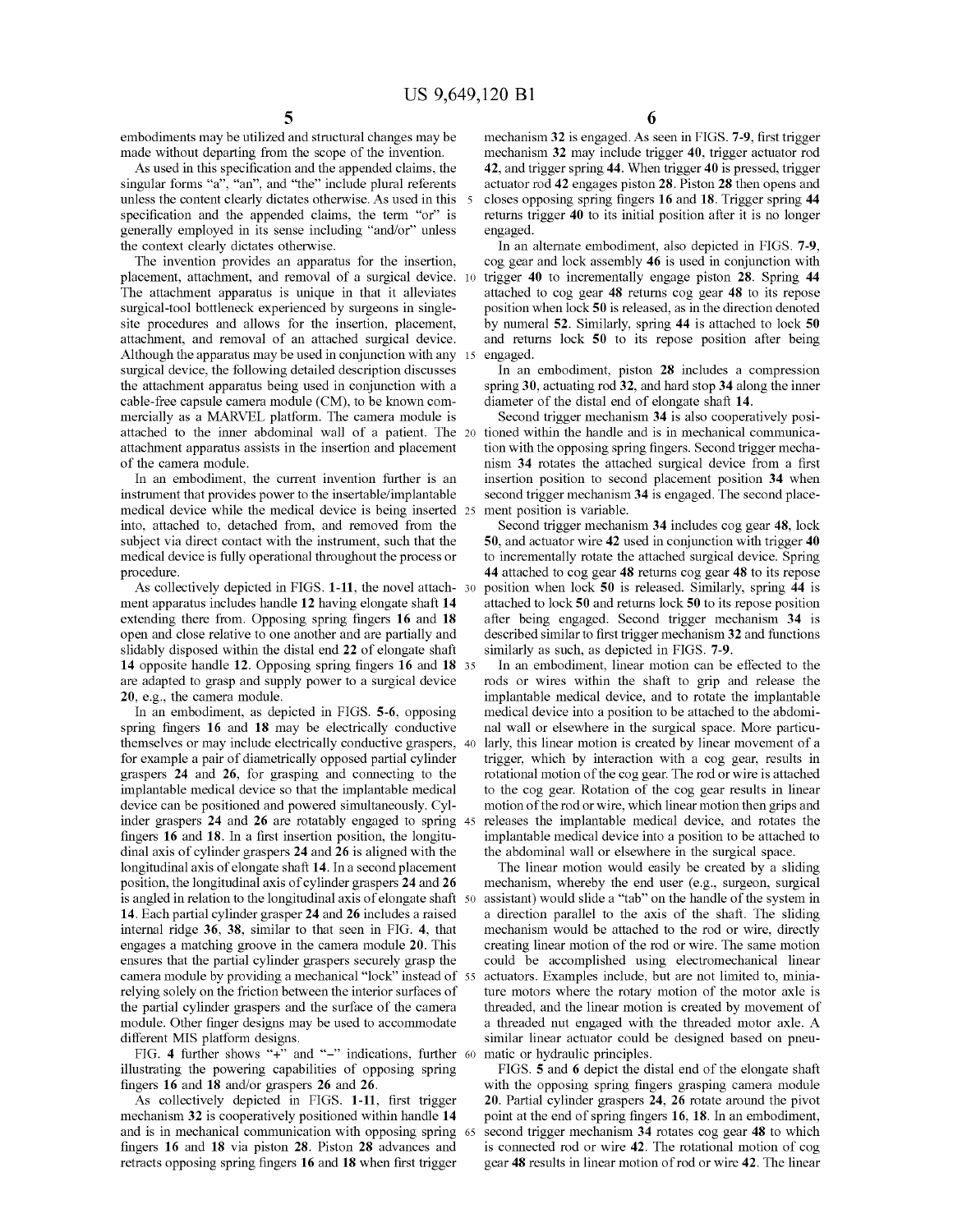motion of rod or wire 42 results in rotational motion of partial cylinder graspers 24, 26 in a plane orthogonal to the axis of elongate shaft 14.

Piston 28 is withdrawn a small amount into the elongate shaft by grasping trigger 32 that is connected to the piston 5 actuator rod 42. The other end of actuator rod 42 is connected to grasping cog gear 48. Grasping trigger 32 includes cog gear 48 and release button 54 identical to rotation trigger 34. In operation, the surgeon places camera module 20 into partial cylinder graspers 24, 26 and then engages grasping trigger 32 pulling piston 28 and flexible fingers 16, 18 into tube 14. As opposing spring fingers 16, 18 and partial cylinder graspers 24, 26 are pulled into tube 14 by piston 28 that is pulled by piston actuator rod 42, they firmly grasp camera module 20 and supply power to camera module 20. Cog gear 48 and release button 54 lock piston 28 in place, securely holding camera module 20 within spring fingers 16, 18 and partial cylinder graspers 24, 26.

Piston 28 includes compression spring 30 at its base inside elongate shaft 14. When trigger 40 is pulled, spring 30 20 is compressed. Cog gear 48 and release button 54 keep piston 28 in the selected grasped position. The tension on piston actuator rod 42 can be increased by pulling trigger 40 harder and further compressing compression spring 30. When release button 54 is pushed, compression spring 30 25 returns to repose and pushes piston 28 to its forward position, opening flexible fingers 16, 18 and releasing camera module 20.

A hard stop is located on the inner wall of the elongate shaft. The hard stop impedes piston 28 in the fully forward 30 position while retaining some compression in compression spring 30. The position of the hard stop is indicated in the drawings but it is not shown. The hard stop is a small peripheral ridge around the inner diameter of elongate shaft 14.

FIG. 2 depicts the distal end of the elongate shaft with opposing spring fingers 16, 18 open and ready to grasp camera module 20 or other platform. Only a very small movement of piston 28 is needed to grasp and release camera module 20.

In an embodiment, the attachment apparatus includes a lever arm attached to the side of one or both partial cylinder graspers 24, 26 (alternatively, pivot arm 56 may be used, as seen in FIG. 10). Attached to the lever arm is flexible wire/rod 42. The other end of wire/rod 42 is attached to 45 rotation cog gear 48 that is attached to second trigger mechanism  $34$ . Camera module  $20$  is capable of rotating 180 degrees from the insertion position (i.e., where the longitudinal axis of camera module 20 is aligned with the longitudinal axis of elongate shaft 14). Moreover, during insertion, a camera lens on camera module 20 is positioned forward, allowing a surgeon to see where camera module 20 is being placed inside the body. After insertion, camera module 20 may be rotated via second trigger mechanism 34.

The lever arm may be replaced with pulley 58, as seen in 55 FIG. 1, added to rotation cog gear 48. In this embodiment, the flexible wire/rod is replaced by flexible cable 60 which runs around pulley 58 attached to rotational cog gear 48. As cog gear 48 rotates, flexible cable 60 is pulled and camera module 20 rotates.

In operation, camera module 20 is inserted into opposing spring fingers 16, 18. Opposing spring fingers 16, 18 may have different configurations depending on the specific design of camera module 20. When camera module 20 is grasped by fingers 16, 18/cylinders 24, 26, contacts on the 65 inside of the fingers/cylinders mate with contacts on the exterior of camera module 20, supplying DC voltage pow-

ering the camera module. DC voltage/power is supplied to the apparatus via a two conductor cable that exits the bottom of pistol grip handle 12.

When camera module 20 is grasped, powered, and fully operational, it is inserted into the body via a trocar port or a small incision.

It is contemplated herein that either AC or DC power can be supplied to the implantable medical device. It is further contemplated that the controllable power supplies can be either within the system itself or in a separate unit connected to the system via a cable. A connection to a separate unit may include multiple conductors in the cable.

Powering the insertable/implantable medical device by direct conduction of electricity via physical conductors comprised of fingers 16, 18 and/or grasping mechanisms 24, 26 provides several benefits. The powering mechanism allows the system to provide an unlimited variety of voltages and waveforms (DC and AC) to optimally match the power requirements of any insertable/implantable device, via a power supply integral to the system with power selectable by various means (buttons, sliders, etc.) on the system, or on a separate power supply, which would then supply the selected power voltage and waveform to the system via an electrical cord.

In an embodiment, the current invention includes two (2) separate sets of electrically-conductive elements (e.g., fingers 16, 18 and/or grasping mechanisms 24, 26) that are integral to the system or engagement/attachment tool and that establish and maintain a direct metallic electric connection between the system's conductive elements and the implantable medical device. This obviates the need for the transcutaneous passage of any electromagnetic waves. Structurally, the system's conductive elements are uniquely separated from each other to provide separate positive and negative electrically conductive paths, which conduct DC current to provide direct delivery of DC electrical current through the metallic electrically conductive components to the implantable medical device. The system directly powers 40 the implantable device, obviating the requirement to include AC to DC conversion/rectification circuitry in the implantable device, in turn significantly increasing reliability while decreasing the size and cost of the system and implantable medical device. In an embodiment, this power can be delivered to the implantable medical device only during insertion and withdrawal of the medical device, as direct electrical connection is needed for delivering the power.

Further, the powering mechanism eliminates the potential for electromagnetic interference with other medical devices 50 (in the area, about to be inserted/implanted, or already inserted/implanted, for example including, but not limited to, pacemakers and defibrillators), instruments, and systems that can result from an electromagnetic field created by inductively-coupled powering approaches.

An RF field electromagnetically-coupled transformer can only be implemented with alternating current (AC). Such a design requires components and circuitry to convert AC to DC, which are not required in the camera module or current system because DC power can be supplied directly to the 60 camera module or other implantable device.

If the insertable/implantable medical device is a camera or other imaging sensor, powering the insertable/implantable device as described allows the system—with the insertable/ implantable medical device attached—to function as a traditional laparoscope during insertion, implantation or attachment, de-attachment and withdrawal. This provides the surgeon with a familiar process during surgery.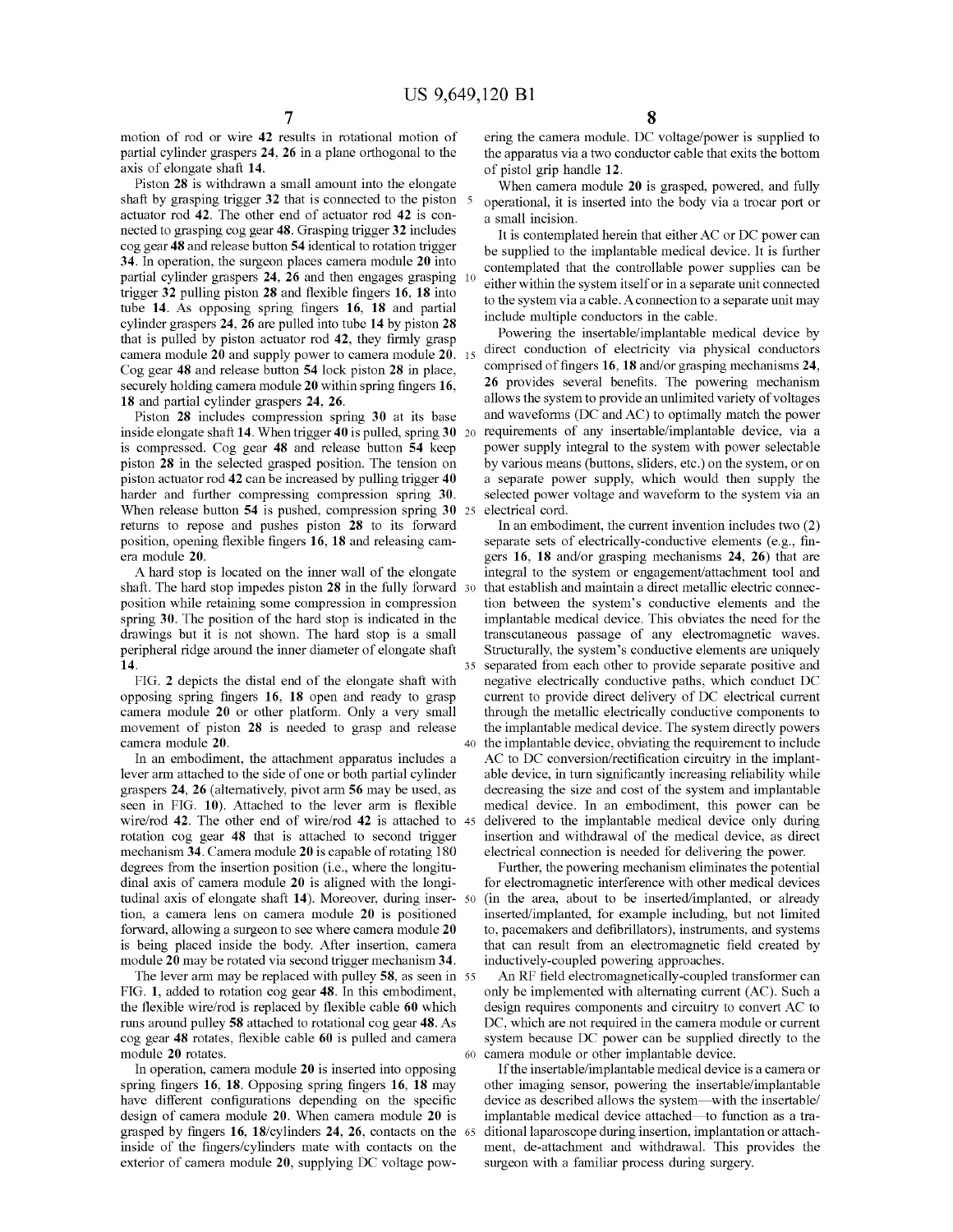10 In an embodiment, once the implantable medical device is inserted into the subject and attached along the abdominal wall or other targeted area, power can be supplied via a coaxial cable (see U.S. Pat. No. 8,416,342) in parallel with the power being supplied by the current system. Once the 5 inserted medical device is receiving power via its coaxial needle, the attachment apparatus/system discussed herein can release the device and be removed through the trocar port, as the device will remain powered via its coaxial needle.

The advantages set forth above, and those made apparent from the foregoing description, are efficiently attained. Since certain changes may be made in the above construction without departing from the scope of the invention, it is intended that all matters contained in the foregoing descrip- 15 tion or shown in the accompanying drawings shall be interpreted as illustrative and not in a limiting sense.

It is also to be understood that the following claims are intended to cover all of the generic and specific features of the invention herein described, and all statements of the <sup>20</sup> scope of the invention that, as a matter of language, might be said to fall therebetween.

What is claimed is:

1. An attachment apparatus for grasping a releasably implantable medical device within a body of a patient, <sup>25</sup> comprising:

a handle and an elongate shaft mounted to said handle; a piston disposed within said elongate shaft;

- one or more fingers secured to a distal end of said piston, said one or more fingers adapted to grasp said releas- 30 ably implantable medical device, said one or more fingers including a pair of fingers that mirror each other;
- a first mechanism in communication with said one or more fingers for retracting and advancing said one or more fingers into and out of said elongate shaft by retracting and advancing said piston where said piston and said pair of fingers conjointly move proximally and distally, such that said one or more fingers have a first position of repose within said elongate shaft and a <sup>40</sup> second position of extension distal to said elongate shaft; and
- a grasper of a plurality of graspers disposed on a distal end of each finger of said pair of fingers, wherein said graspers extend laterally and toward each other from 45 said pair of fingers, each of said graspers rotatable along a longitudinal axis of said each finger from a first insertion position to a second placement position, said second placement position being angled relative to the longitudinal axis of said elongate shaft, said each <sup>50</sup> grasper adapted to be mated to a contact on said releasably implantable medical device in order to grasp said releasably implantable medical device between said graspers so that said releasably implantable medical device is angled relative to the longitudinal axis of <sup>55</sup> said elongate shaft when said grasper is disposed in said second placement position,
- 60 said first mechanism enabling the grasping or release of said implantable medical device by said graspers when said first mechanism is engaged,
- whereby a surgeon can insert and place said releasably implantable medical device in said patient by engaging said first mechanism in communication with said one or more fingers, such that said implantable medical device is powered through said apparatus during insertion of <sup>65</sup> said implantable medical device, is fully functional, and can be released into said patient.

9 **10**

2. An apparatus as in claim 1, further comprising: said each grasper having a partial cylinder shape.

3. An apparatus as in claim 2, further comprising:

- said each grasper having a locking ridge on an inner surface of said each grasper.
- 4. An apparatus as in claim 1, further comprising:
- a power source in direct electrical connection with said each grasper, said graspers supplying electricity to said releasably implantable medical device when grasped by said graspers.
- 5. An apparatus as in claim 1, further comprising:
- a hard stop disposed within said elongate shaft.
- 6. An apparatus as in claim 1, further comprising:
- said first mechanism being a trigger mechanism that includes a spring loaded cog gear and lock.
- 7. An apparatus as in claim 1, further comprising:
- a second mechanism cooperatively positioned relative to said handle and in mechanical communication with said one or more fingers, said second mechanism rotating said one or more fingers from said first insertion position to said second placement position when said second mechanism is engaged.

8. An apparatus as in claim 1, further comprising:

said first mechanism including a reciprocating means in communication with said one or more fingers for retracting and advancing said one or more fingers into and out of said elongate shaft.

9. An apparatus as in claim 1, further comprising:

a means of rotating said each grasper on said each finger. 10. An attachment apparatus for grasping and powering a releasably implantable medical device within a body of a patient, comprising: a handle and an elongate shaft mounted to said handle;

a piston disposed within said elongate shaft;

- one or more fingers secured to a distal end of said piston, said one or more fingers including a pair of fingers that mirror each other, piston and said pair of fingers conjointly moving proximally and distally during contraction and expansion of said pair of fingers;
- a grasper of a plurality of graspers attached to a distal end of each of said pair of fingers, wherein said graspers extend laterally and toward each other from said pair of fingers, each of said graspers rotatable along a longitudinal axis of said each finger said graspers adapted to be mated to contacts on said releasably implantable medical device in order to grasp said releasably implantable medical device between said graspers;
- a power source in direct electrical connection with said each grasper, said grasper adapted to supply power to said releasably implantable medical device when grasped by said graspers,
- whereby said apparatus assists a surgeon in insertion and placement of said releasably implantable medical device such that said medical device is powered through said apparatus, is fully functional, and can be released into a patient.

11. An apparatus as in claim 10, further comprising:

- a rotating mechanism in communication with said one or more fingers, said rotating mechanism enabling the grasping or release of said implantable medical device when said rotating mechanism is engaged; and
- a means of rotating said graspers along the longitudinal axis of each finger, said means of rotating said graspers rotating said graspers from a first insertion position to a second placement position when said second mecha-